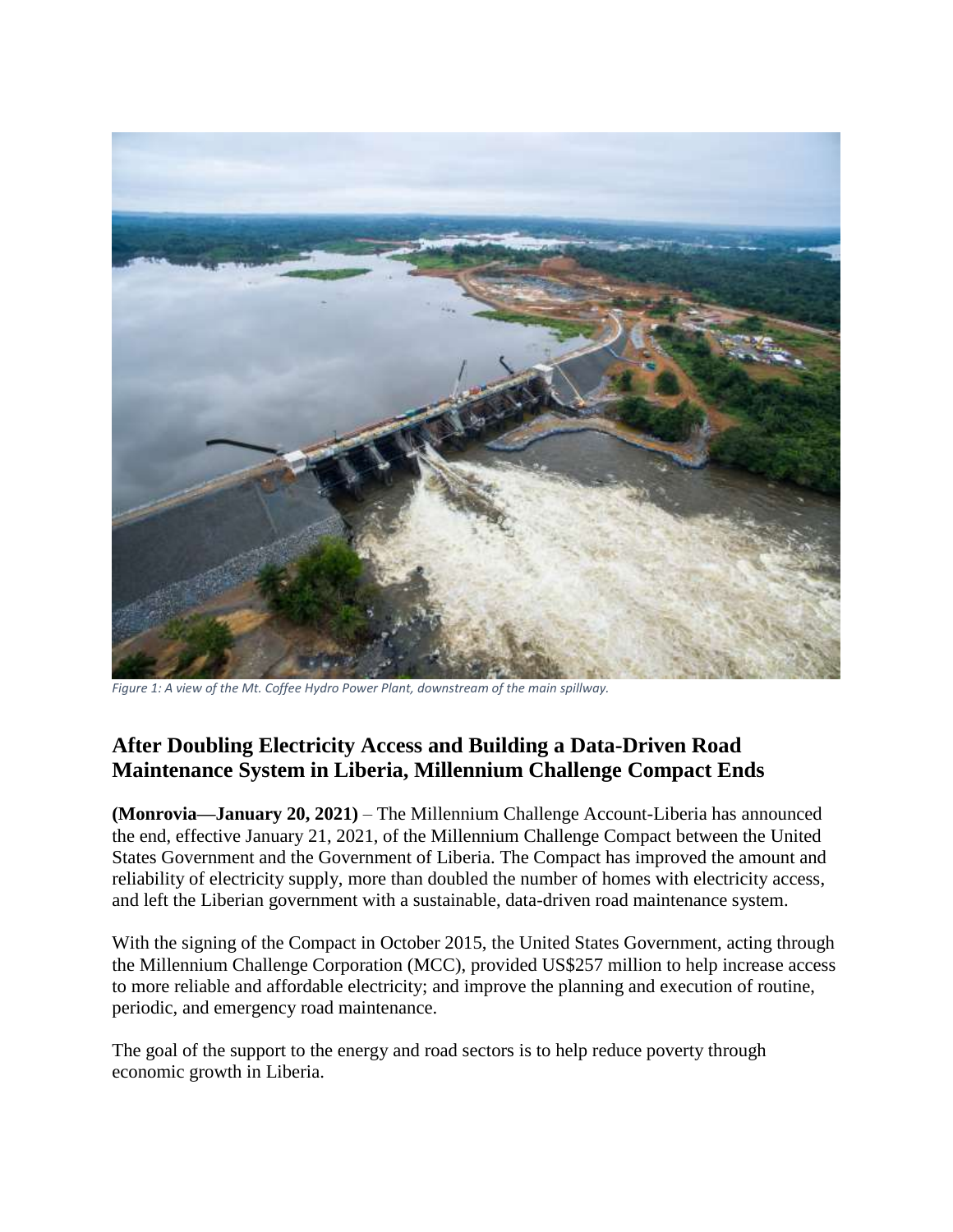#### **Mt. Coffee Rehabilitation**

The Compact contributed US\$146.3 million to the rehabilitation of the Mt. Coffee Hydro Power Plant, the single largest support of any donor to the power plant, constituting 40 percent of the total US\$350 million spent to rebuild the hydropower plant.

With 88 MW power generating capacity, Mt. Coffee represents the largest source of power and renewable energy supply for the Liberia Electricity Corporation (LEC). Mt. Coffee has enabled LEC to expand more reliable and affordable power supply to more than 82,000 homes, businesses, and other entities, compared to a little over 34,000 when Mt. Coffee came online in 2016. Mt. Coffee also allowed LEC to reduce the average number of electricity outages by 45 percent since the start of the Compact. Outages are also much shorter now, with a reduction of 83 percent in the average duration of outages.

Electricity tariffs have also reduced from US\$0.56 per kilowatt-hour to US\$0.35 per kWh, representing a 37.5 percent decrease. While this is still a very high tariff, this decrease has made electricity more affordable for ordinary consumers, particularly marginalized households and small and medium enterprises. An independent study found that LEC offers cheaper and betterquality power than generators or mini-grids can provide. In focus group discussions with households and interviews with small business owners, respondents described how, once connected to LEC, they could start income-generating activities, such as selling cold drinks, or expand business operations by staying open later and offering more goods. Customers reported that their main use of electricity was lighting but also showed shifts toward using electronics and appliances. Small businesses shifted toward using freezers and large end-users shifted toward technology and machinery after connection.

At the commencement of the Mt. Coffee rehabilitation, Liberia lacked a skilled workforce to operate and maintain the hydropower plant. The project has provided for on-the-job training for operators and maintenance staff, which will allow for sustainable local operation and maintenance of Mt. Coffee. The project has already trained three generations of trainees in hydropower plant operation and maintenance.

# **Raw Water Pipeline Construction**

The MCC compact also funded the construction of a new 48-inch diameter Raw Water Pipeline between Mt. Coffee and the White Plains Water Treatment Plant to replace a damaged 36-inch diameter pipeline that had not been in use since before Liberia's civil war. By drawing water from Mt. Coffee, the new pipeline's operation will eliminate saltwater intrusion into the Liberia Water and Sewer Corporation (LWSC) water treatment plant at White Plains, which occurs in the dry season when the St. Paul River experiences low water levels. With the new bigger pipeline, the municipal water supply is not only of much higher quality but because of the use of gravity flow to transport water into the system, LWSC will save an estimated US\$780,000 annually in the cost of pumping water into the treatment plant. The new expanded pipeline will contribute to the increased supply of better quality water to about 1 million residents of Monrovia and surrounding areas. The total project cost is around US\$18 million.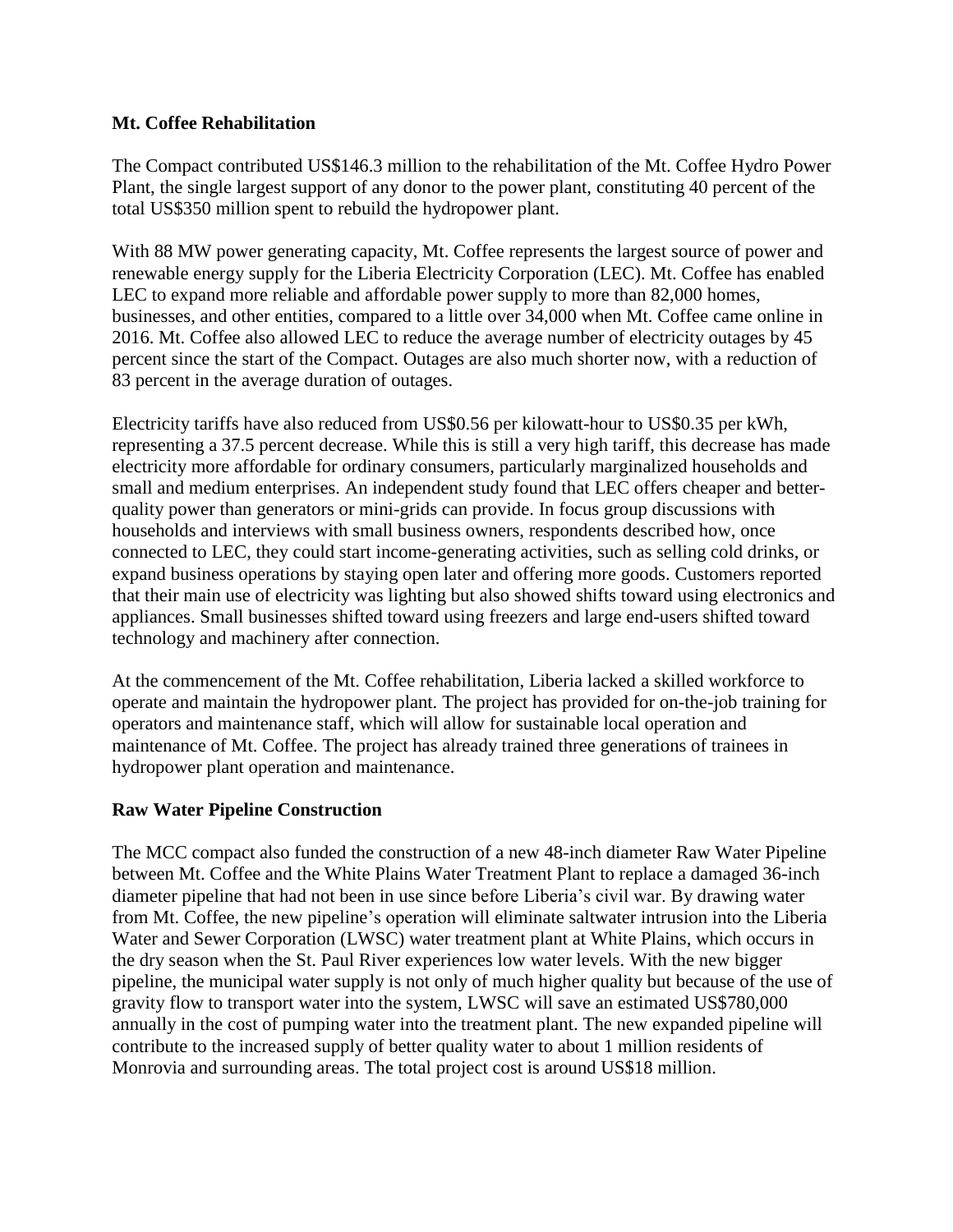

*Figure 2: An aerial photo of the Mt. Coffee end of the Raw Water Pipeline, with a section shown in detail*

# **LEC Management Services Contract**

Aside from the investment in Mt. Coffee, a significant part of the Compact support went to helping LEC become a viable public utility. The compact funded the Liberian government's efforts to hire a private firm, ESB International (ESBI), under a management services contract to turn LEC into a more operationally and financially efficient and effective corporation. Despite many challenges, the utility has achieved success in the areas of network reliability, availability of power plants, collections efficiency, new customer connections, improved customer service, and information technology that can improve various aspects of utility's processes and procedures, such as network development and customer relations.

# **Procurement of Connection Materials for LEC**

Under the Compact, MCA-L invested in materials to help LEC increase connections, improve reliability, and provide more affordable electricity. This included procuring over US\$1.78 million in priority items, including transformers, meters, surge arrestors, specialized vehicles, spare parts for generators, utility poles, conductors, tools, and personal protective equipment.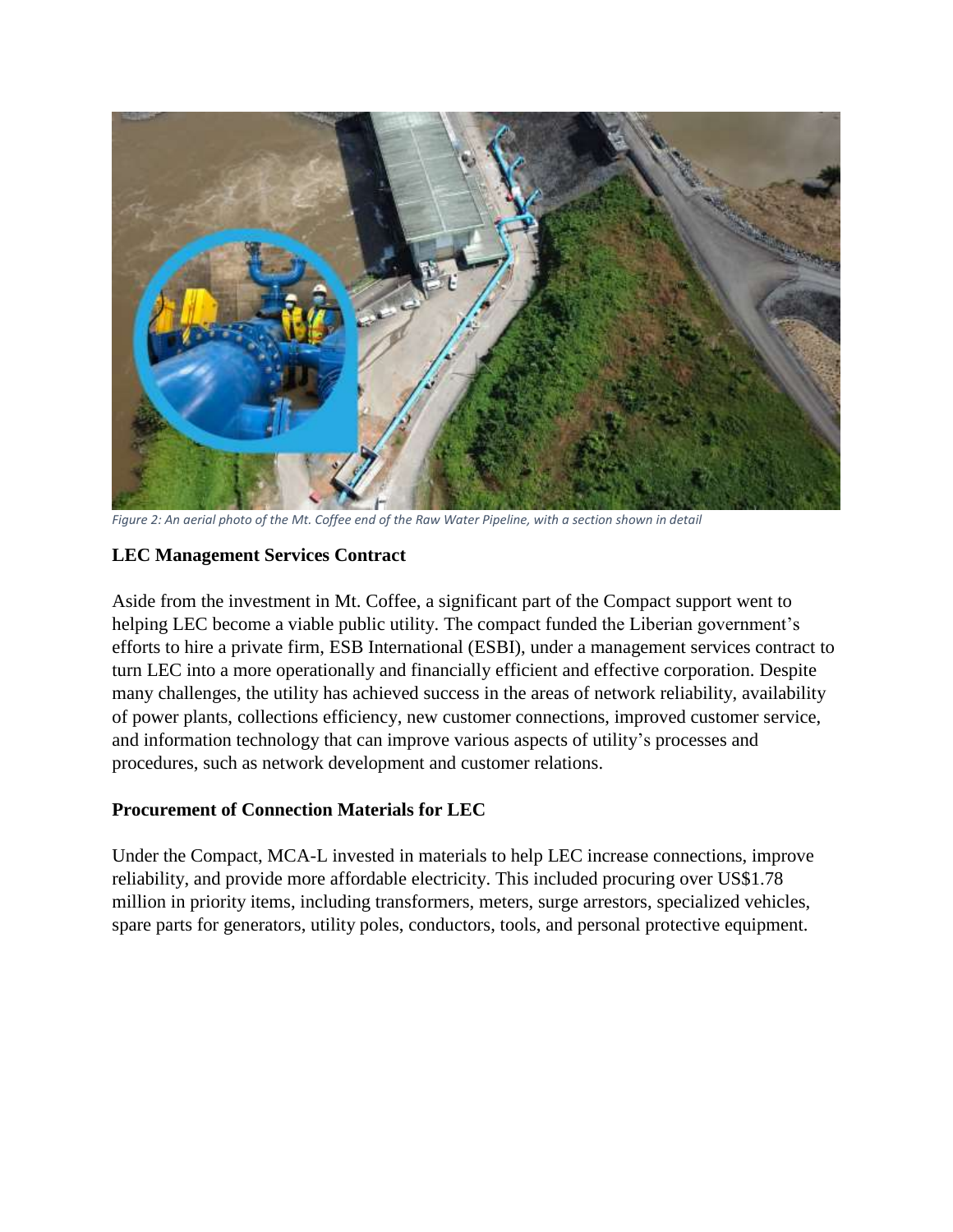

*Figure 3:One of the items purchased with MCC compact funds – a bucket truck for LEC*

#### **Refurbishment of LEC Waterside Customer Service Center**

MCA-L also remodeled LEC's Waterside Customer Service Center into a state-of-the-art facility that now boasts 300 percent increased capacity. The remodeled facility now features spacious waiting areas, offices for LEC staff, a call center, and sanitary facilities more accessible to women and disabled people. Equipped with new IT infrastructure and staff trained in delivering effective customer service, the new Customer Service Center reduces waiting times for customers and allows for better tracking of service orders through the new, MCC-supported IT solutions.

A resident of the Duport Road community who has been an LEC customer since 2019 remarked, "The new service center is very beautiful. Our waiting time is now much shorter than before. LEC can now address our problems much faster."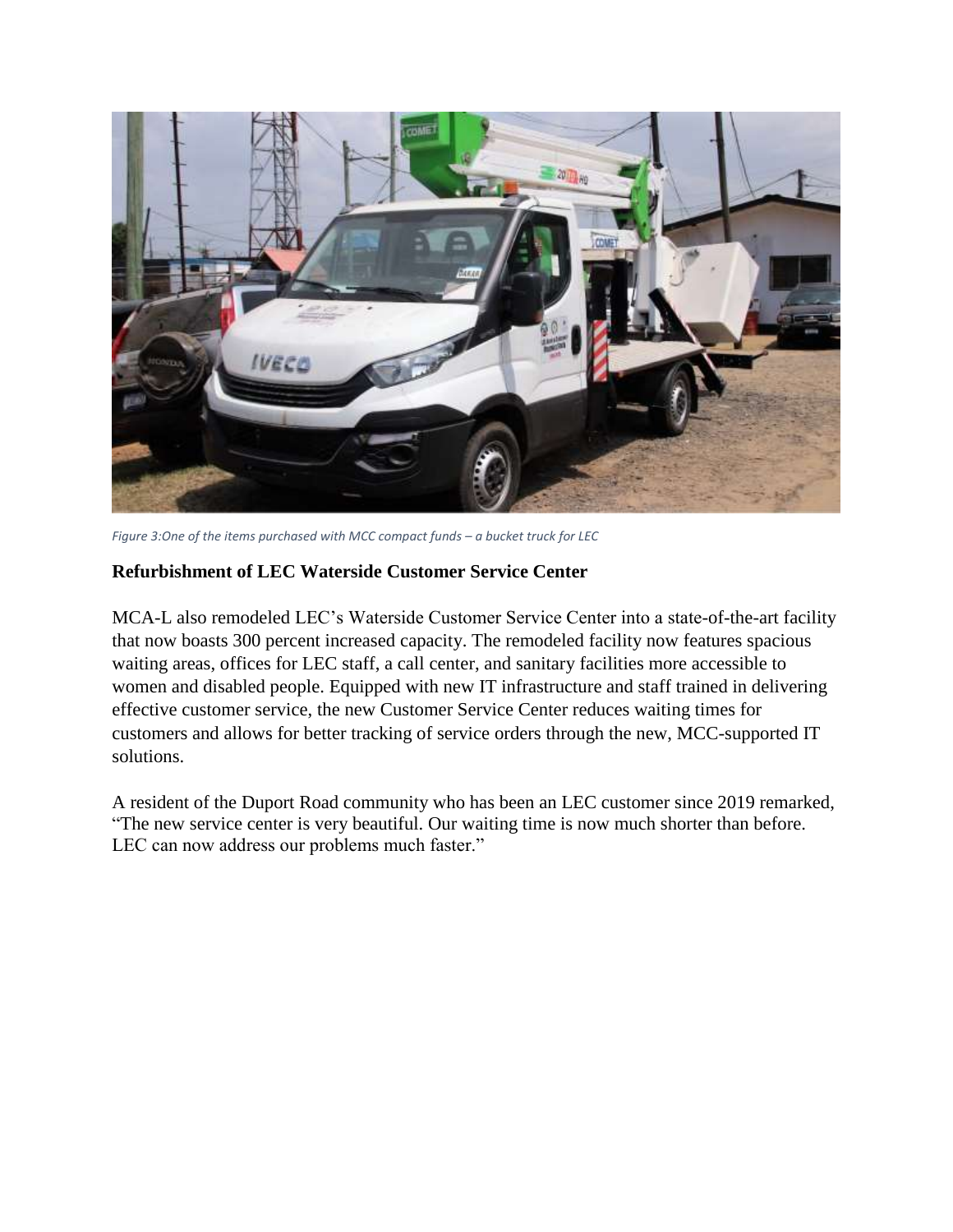

*Figure 4: A view of the reconstructed Customer Service Center at the LEC Waterside office, with details showing inside the facility.*

# **Capacity Building for LEC staff**

As part of additional compact support to LEC, MCA-L hired Tata Power to provide on-the-job training to over 100 supervisors, engineers, and technicians in core technical areas such as transmission and distribution, generation, planning, loss reduction, and health and safety. The beneficiaries intend to, in turn, train another 500 technical staff, resulting in at least 60 percent of the entire workforce at LEC benefitting from the capacity-building program. At completion, the activity aims for LEC staff to be better equipped to improve the effectiveness of utility operations.

# **Creation and Standup Support for the Liberia Electricity Regulatory Commission**

As part of the compact goal to increase access to more reliable and affordable electricity, the program supported the implementation of the Liberia Electricity Law of 2015, which created the Liberia Electricity Regulatory Commission (LERC) as the sector regulatory organ. The MCC Compact helped LERC become a functional regulatory body through funding of staff compensation, office space, vehicles, and equipment, furniture, training, and research studies. LERC will be responsible for the licensing of operators in the sector, setting technical standards, approving tariffs and fees, and protecting consumer interests. LERC's entry into the sector aims to assures the creation of an enabling environment for private sector participation and growth.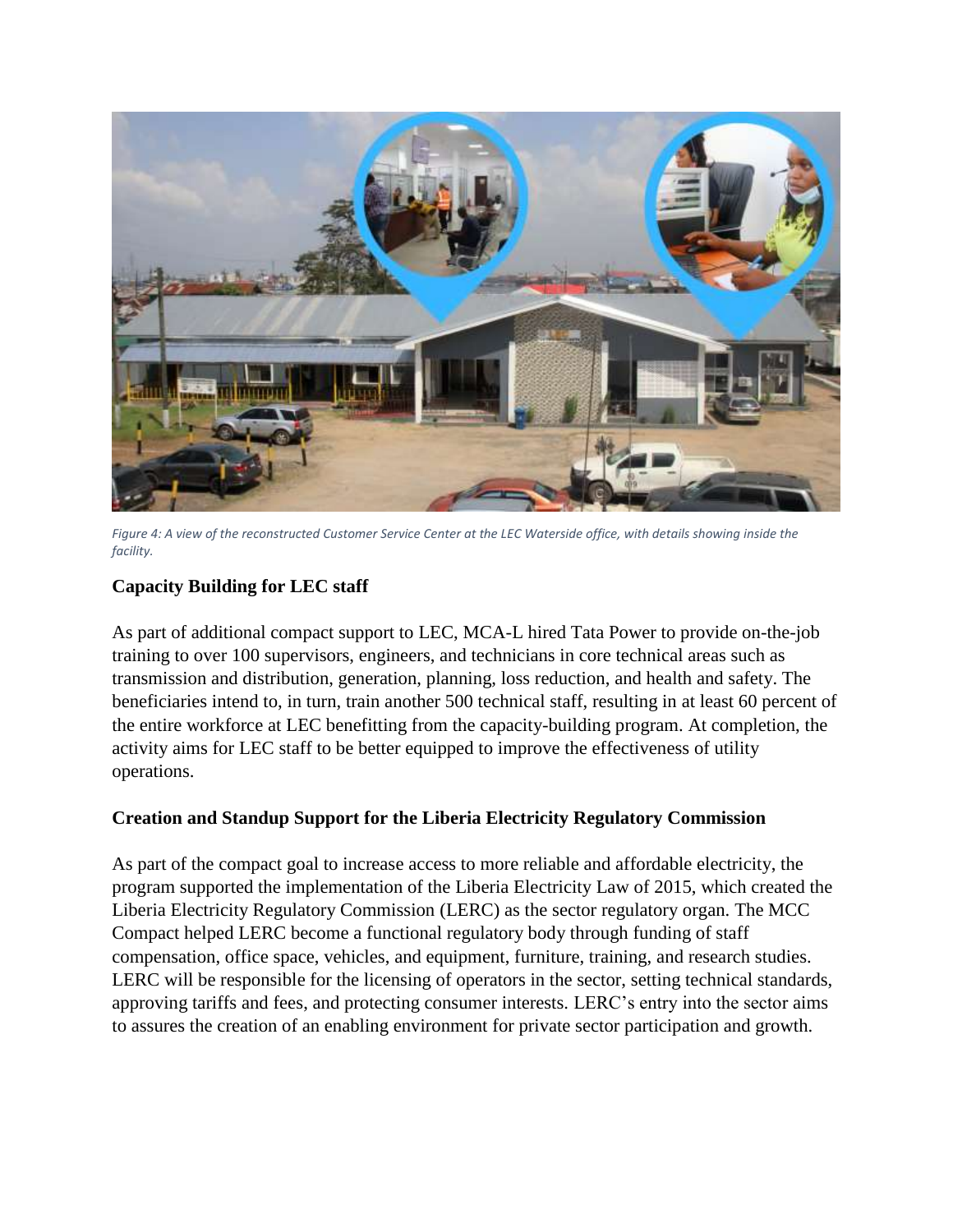

*Figure 5: Participants at a stakeholders validation workshop held by LERC to present draft regulations for the electricity sector*

# **Building Data-driven Road Maintenance System**

Improving Liberia`s road infrastructure was the second piece of the MCC compact with Liberia, based on the logic that improved roads will stimulate investment and trade, which will contribute to economic growth, leading to poverty reduction.

Since 2015, MCA-L has supported policies and provided support aimed at strengthening Liberia's capacity to provide routine and periodic maintenance of paved and unpaved primary roads. The results included the drafting of the country's first-ever Five-Year Road Maintenance Plan developed through the application of road planning software using updated road network data. In addition, after the successful passage of the National Road Fund Act of 2016 by the legislature, which established a National Road Fund (NRF) for road maintenance and rehabilitation, the project worked to support the operationalization of the NRF through the provision of equipment and training. The NRF is currently funded through the collection of fuel levies and remains a critical resource for sustaining national road maintenance.

The MCC compact provided for a nationwide road inventory and condition assessment as well as dry and wet season traffic surveys of all primary roads. Additionally, MCA-L has worked with the Ministry of Public Works (MPW) to implement a US\$1 million Road Asset Management System (RAMS) that provides engineers access to a user-friendly database for data collection, planning, execution, and other maintenance-related functions for managing Liberia's entire road network. The system now allows MPW to make data-driven decisions about road maintenance. Training was provided to MPW and National Road Fund staff to collect and analyze road-related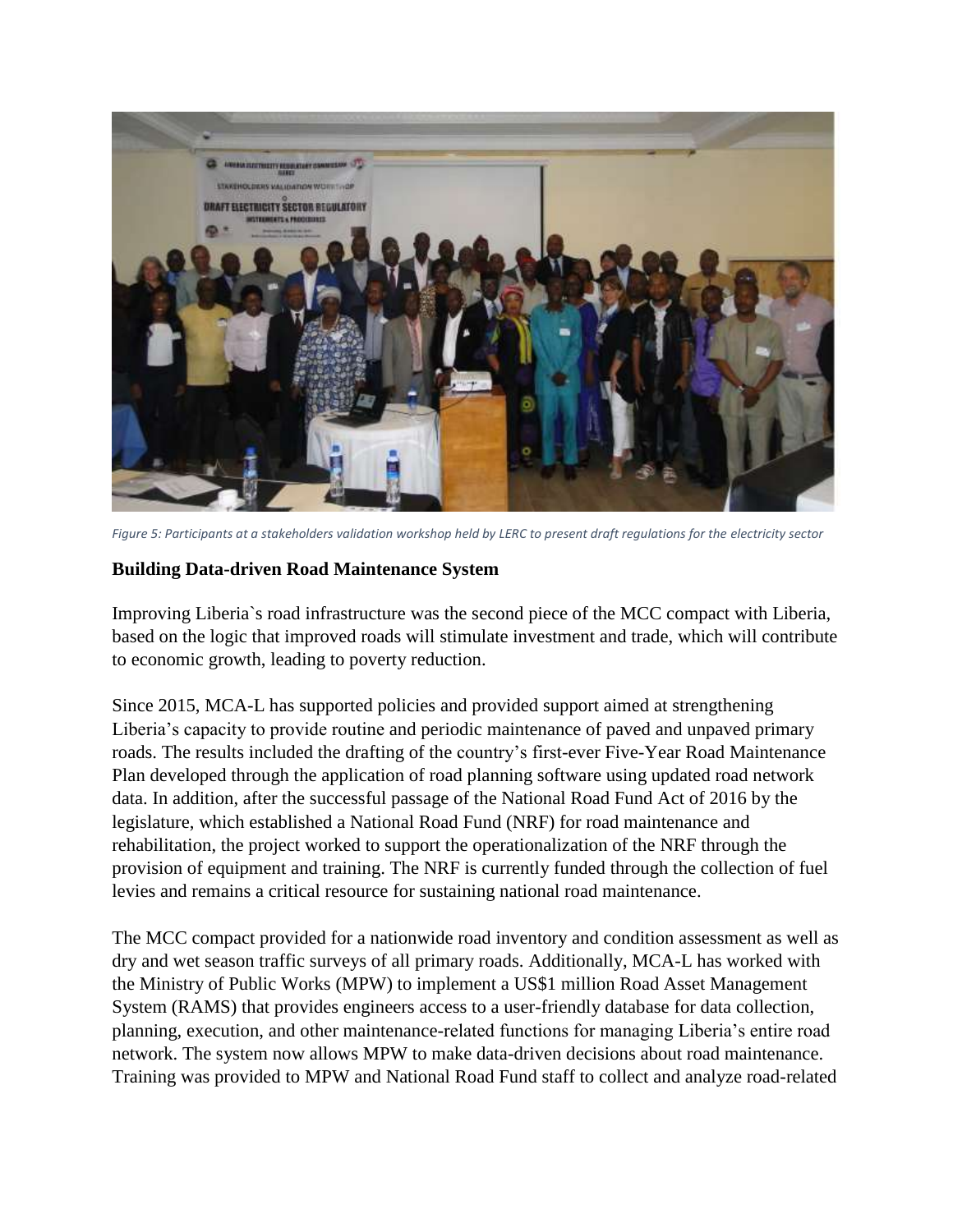data, and to update the Road Maintenance Plan using road planning tools funded through the Compact.



*Figure 6: Employees of the Liberia Renaissance Construction Company assess the conditions of roads across Liberia in partnership with the U.S. Department of Transportation's Volpe National Transportation Systems Center*

# **Reflecting on the Compact Success**

"The United States and Liberia have had a substantial relationship for more than 150 years," noted Kyeh Kim, Principal Deputy Vice President of Compact Operations at MCC. "MCC is proud of what we have achieved together and looks forward to seeing the positive economic impact of this investment for years to come. The Government of Liberia is well-positioned to build upon this foundation and grow the benefits, ensuring a bright future for the Liberian people."

MCA-L CEO Monie Captan said he is proud of the work MCA-L has done and the impact it has had in providing more reliable and affordable electricity and ensuring data-driven maintenance planning for Liberia's road network. He called on the Liberian people to be good stewards of the significant investments made by the U.S. government and people.

"More than a quarter billion dollars of American taxpayers' money was allocated to addressing the lack of access to reliable and affordable electricity and inadequate road infrastructure in Liberia," he said.

"We remain grateful to the Government and People of the United States of America for this kind and generous gesture. We also thank all our colleagues at the Millennium Challenge Corporation for their technical support and guidance in the implementation of the Liberia Compact. The responsibility now falls on us to manage these assets in the best interest of our country. We must